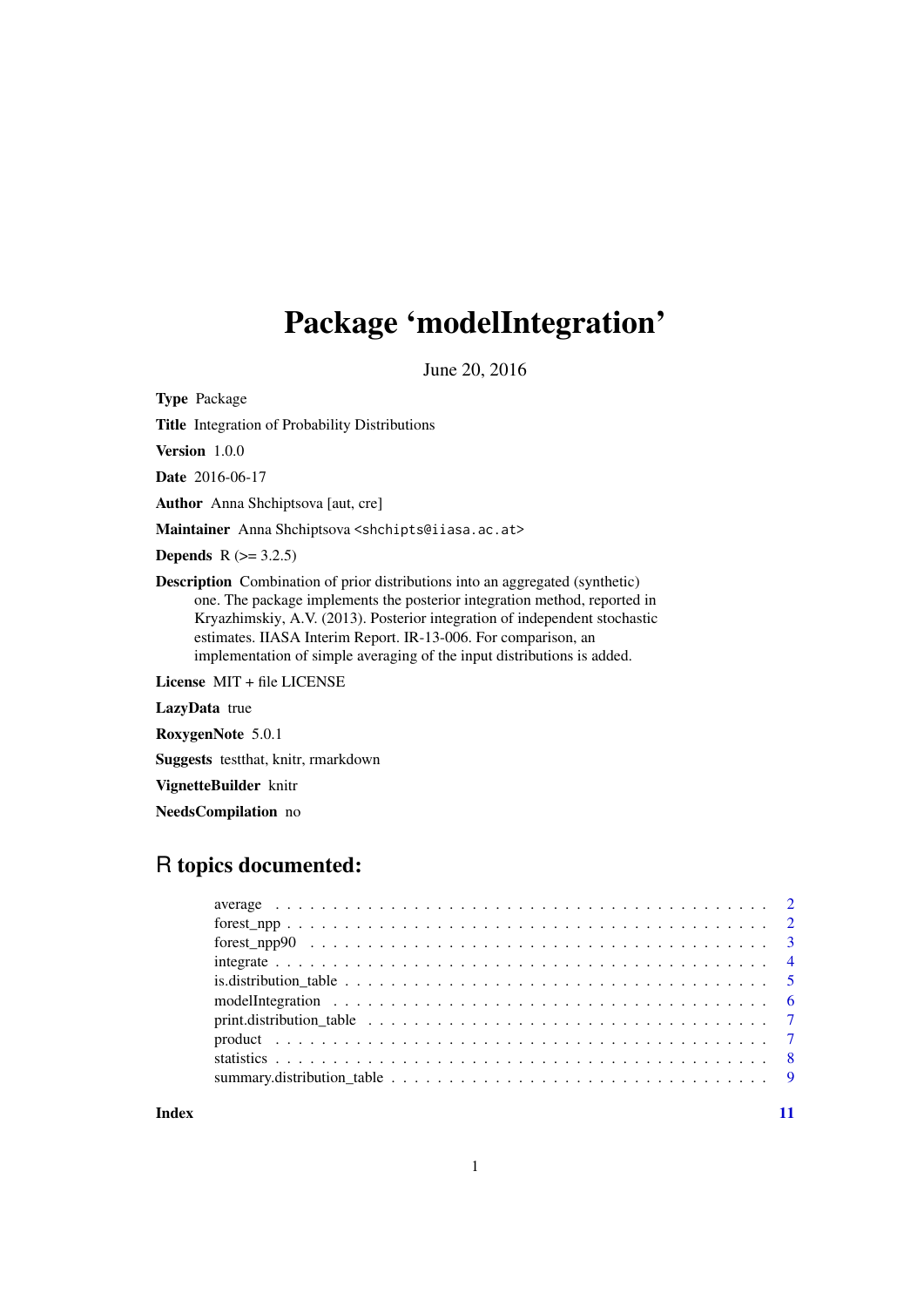<span id="page-1-1"></span><span id="page-1-0"></span>

#### Description

Combines source distributions into the resultant integrated distribution using the average of distribution probabilities. The latter one is called an *average* probability distribution.

#### Usage

 $average(x, \ldots)$ 

#### Arguments

| x        | an R object with source distributions |
|----------|---------------------------------------|
| $\cdots$ | other arguments passed to methods     |

#### Details

The probability of the true value to be equal *z* is computed as  $\left(\frac{pI}{z}+p2\right]z\right)+...+pn\left[\frac{z}{r}\right]$ , where *p1...pn* are probabilities from *x* and *n* is the number of source distributions.

#### Value

A data frame with the 'table-based' distribution, where every row contains an outcome in the random variable range and its probability in the integrated distribution.

#### Examples

```
# Average distribution of two 'table-based' distributions
# S3 method for class "distribution_table"
pdf1 <- c(0.25, 0.75)
pdf2 <- c(0.5, 0.5)
bins <- c(1, 2)average(integrate(bins, list(pdf1, pdf2)))
```
forest\_npp *NPP distribution tables*

#### Description

Probability distribution tables for net primary production (NPP) of the forest ecosystems in seven bioclimatic zones in Russia. A dataset contains distributions estimated with the landscape-ecosystem approach (LEA) and from the ensemble of dynamic global vegetation models (DGVMs).

#### Usage

forest\_npp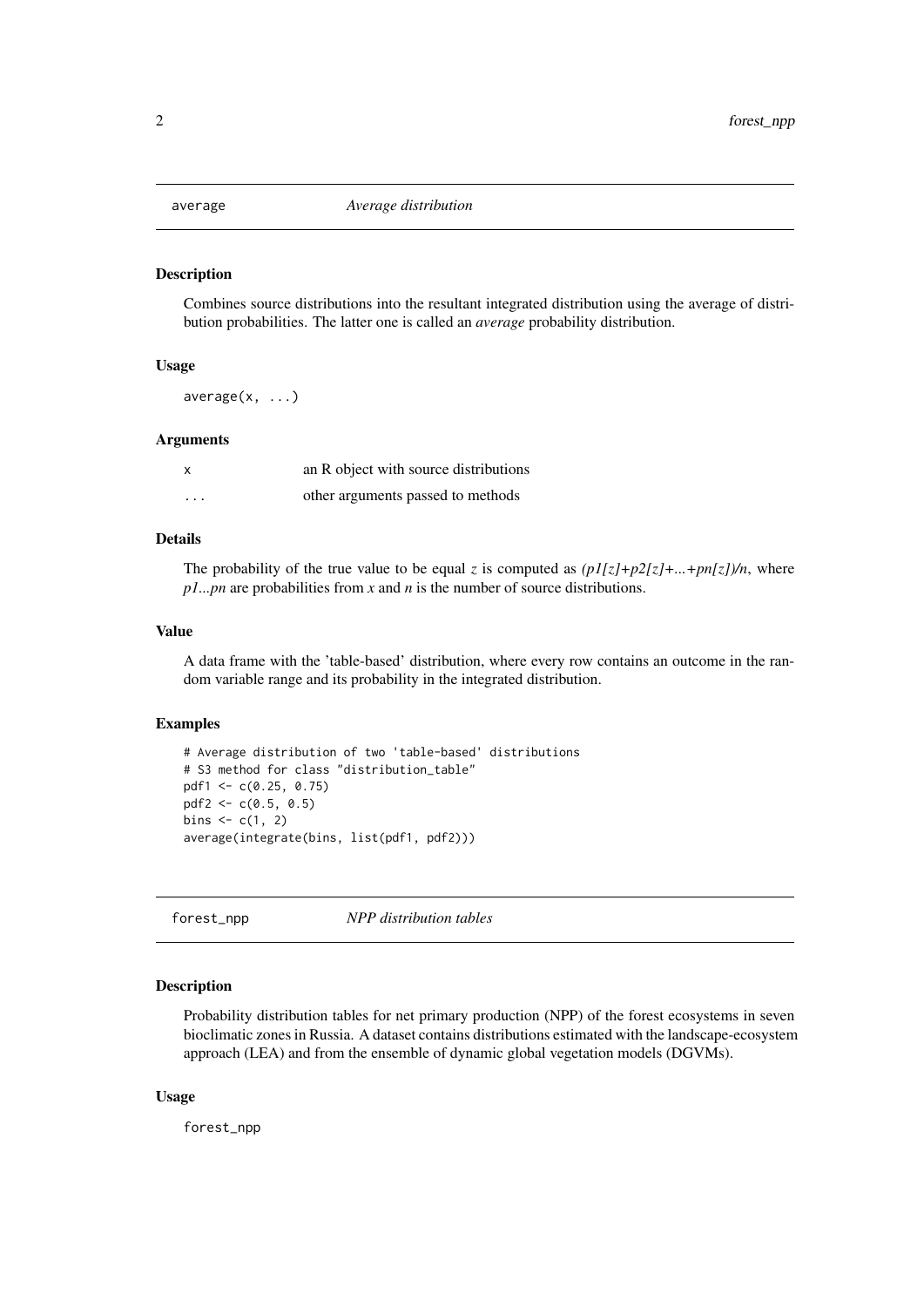#### <span id="page-2-0"></span>forest\_npp90 3

#### Format

A data frame with 1131 rows and 17 variables

- npp: NPP values
- LEA\_Tundra: LEA-based probability for the Tundra climatic zone
- LEA\_Tundra\_Northern\_Taiga: LEA-based probability for the Forest tundra and Northern Taiga climatic zone
- LEA\_Middle\_Taiga: LEA-based probability for the Middle taiga climatic zone
- LEA\_Southern\_Taiga: LEA-based probability for the Southern taiga climatic zone
- LEA\_Temperate: LEA-based probability for the Temperate climatic zone
- LEA\_Steppe: LEA-based probability for the Steppe climatic zone
- LEA\_Deserts: LEA-based probability for the Semi-deserts and deserts climatic zone
- LEA\_Total: LEA-based probability taken over all climatic zones
- DGVM Tundra: DGVM-based probability for the Tundra climatic zone
- DGVM\_Tundra\_Northern\_Taiga: DGVM-based probability for the Forest tundra and Northern Taiga climatic zone
- DGVM\_Middle\_Taiga: DGVM-based probability for the Middle taiga climatic zone
- DGVM Southern Taiga: DGVM-based probability for the Southern taiga climatic zone
- DGVM\_Temperate: DGVM-based probability for the Temperate climatic zone
- DGVM\_Steppe: DGVM-based probability for the Steppe climatic zone
- DGVM Deserts: DGVM-based probability for the Semi-deserts and deserts climatic zone
- DGVM Total: DGVM-based probability taken over all climatic zones

#### References

Kryazhimskiy, A., Rovenskaya, E., Shvidenko, A., Gusti, M. Shchepashchenko, D. & Veshchinskaya, V. (2015). Towards harmonizing competing models: Russian forests' net primary production case study. Technological Forecasting & Social Change, 98: 245-254.

forest\_npp90 *NPP distribution tables*

#### **Description**

Probability distribution tables for aggregated net primary production (NPP) of the forest ecosystems in seven bioclimatic zones in Russia. A dataset contains distributions estimated with the landscapeecosystem approach (LEA).

#### Usage

forest\_npp90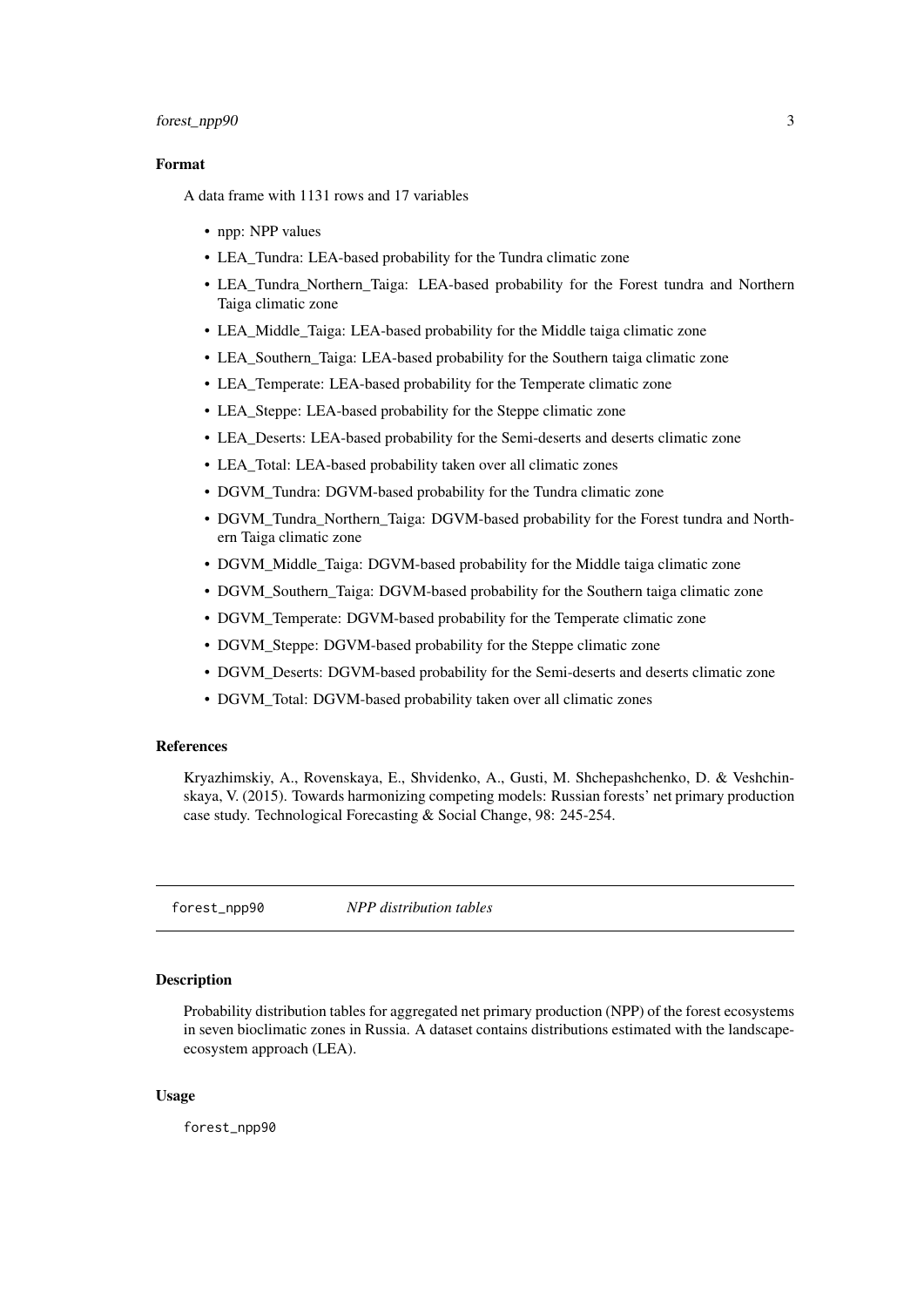#### <span id="page-3-0"></span>Format

A data frame with 15 rows and 9 variables

- npp: NPP values aggregated into size classes of 90 gC/m<sup> $\land$ 2</sup> per year
- LEA\_Tundra: LEA-based probability for the Tundra climatic zone
- LEA\_Tundra\_Northern\_Taiga: LEA-based probability for the Forest tundra and Northern Taiga climatic zone
- LEA\_Middle\_Taiga: LEA-based probability for the Middle taiga climatic zone
- LEA Southern Taiga: LEA-based probability for the Southern taiga climatic zone
- LEA\_Temperate: LEA-based probability for the Temperate climatic zone
- LEA\_Steppe: LEA-based probability for the Steppe climatic zone
- LEA\_Deserts: LEA-based probability for the Semi-deserts and deserts climatic zone
- LEA\_Total: LEA-based probability taken over all climatic zones

#### References

Kryazhimskiy, A., Rovenskaya, E., Shvidenko, A., Gusti, M. Shchepashchenko, D. & Veshchinskaya, V. (2015). Towards harmonizing competing models: Russian forests' net primary production case study. Technological Forecasting & Social Change, 98: 245-254.

<span id="page-3-1"></span>

integrate *Integration of distributions*

#### Description

Combines distributions into an aggregated discrete distribution using several methods.

#### Usage

```
integrate(vals, pdfs, cdfs)
```
#### Arguments

| vals | a discrete ordered range of the random variables      |
|------|-------------------------------------------------------|
| pdfs | probability distributions in the 'table-based' format |
| cdfs | probability distributions in the 'cdf-based' format   |

#### Details

Integration is done for the discrete prior stochastic estimates. Every prior has the same range specified in *vals*. Prior distribution can be specified in the 'table-based' format or in the 'cdf-based' format. A 'table-based' distribution gives a probability to every outcome in the range. A 'cdfbased' distribution assigns a probability for every bin, whose middle point is an outcome in the range and bin's borders are defined between the range points.

#### Value

An object of the distribution\_table class.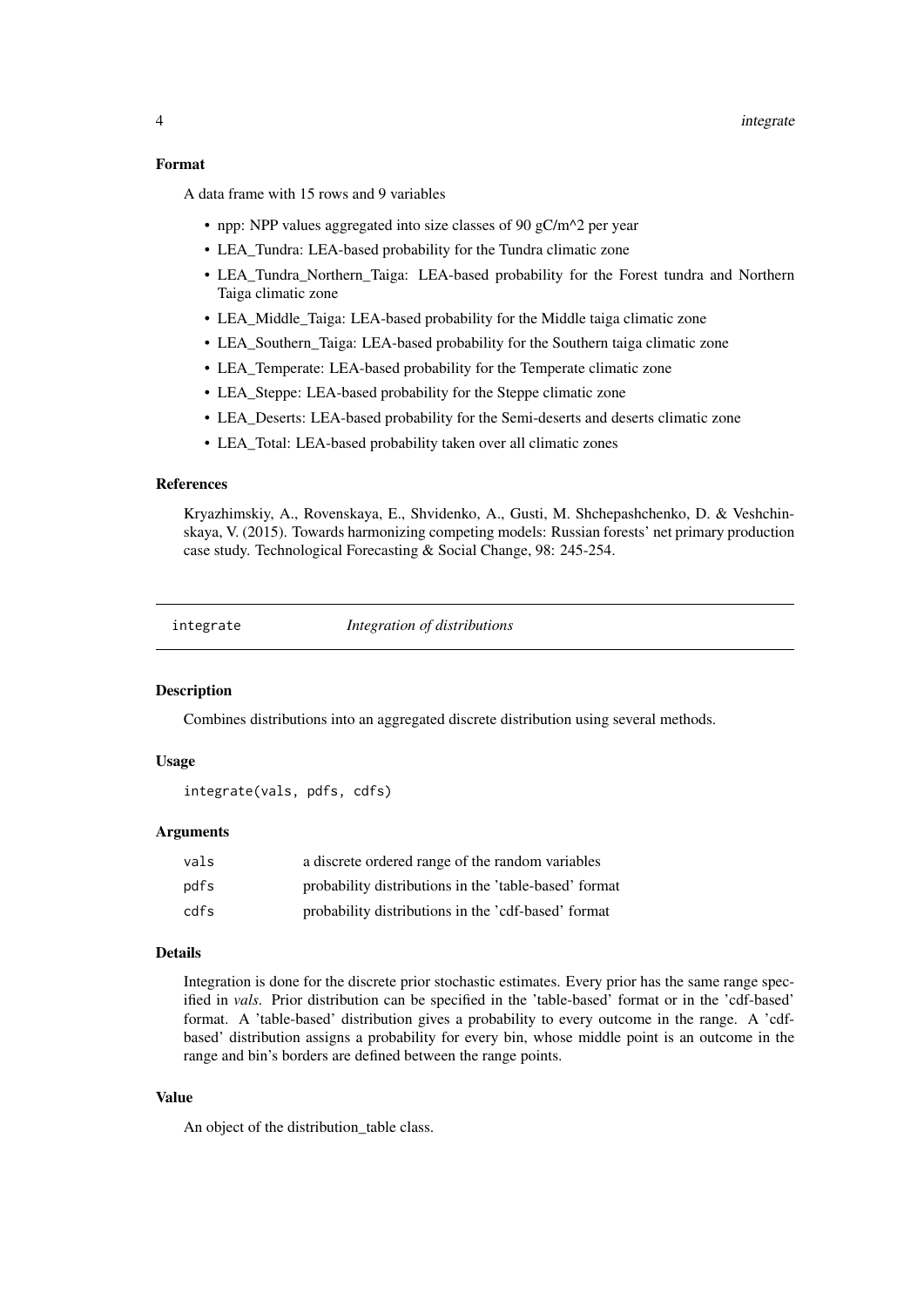#### <span id="page-4-0"></span>is.distribution\_table 5

#### Note

Source distributions are integrated using the posterior integration method [Kryazhimskiy, 2013] and using simple averaging of all input distributions.

#### References

Kryazhimskiy, A.V. (2013). Posterior integration of independent stochastic estimates. IIASA Interim Report. IR-13-006.

#### See Also

[product](#page-6-1), [average](#page-1-1), [summary.distribution\\_table](#page-8-1)

#### Examples

```
# Integration of the two 'table-based' distributions
range \leq -c(1, 2, 3)result <- integrate(range, list("m1" = c(0.3, 0.6, 0.1), "m2" = c(0.2, 0.4, 0.4)))
summary(result)
print(result)
# Integration of the 'table-based' and 'cdf-based' distributions
integrate(
   forest_npp90[, 1],
   as.list(forest_npp90["LEA_Tundra"]),
   list("DGVM_Tundra" = function(x)(pnorm(x, mean = 202, sd = 52))))# Integration of the 'cdf-based' distributions
integrate(
   c(1, 2),
   cdfs = list(function(x)(punif(x, min = 0.5, max = 2.5)),
               function(x)(punif(x, min = 0.5, max = 2.5))))
```
is.distribution\_table *Distribution tables*

#### Description

Test of an object being interpretable as a distribution table.

#### Usage

```
is.distribution_table(obj)
```
#### Arguments

obj an object to be tested

#### Value

The method returns TRUE if its argument inherits from the class "distribution\_table", and FALSE otherwise.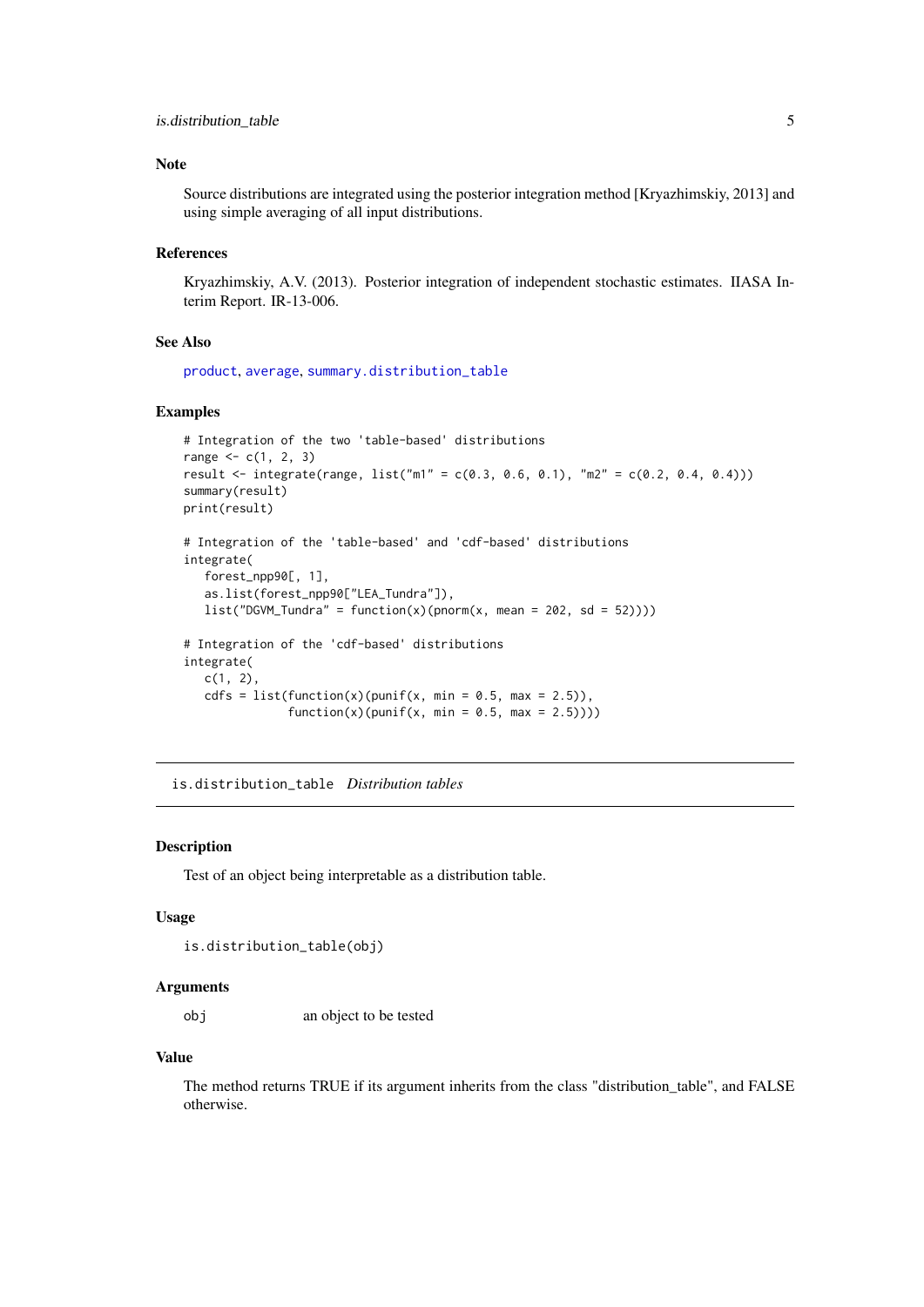<span id="page-5-0"></span>

#### Description

Combination of prior distributions into an aggregated (synthetic) one. The package implements the posterior integration method [Kryazhimskiy, 2013]. For comparison, an implementation of simple averaging of the input distributions is added.

#### Note

A posteriori integration is understood as an improvement of data given by a priori probabilities. The approach is based on the concept of an a posteriori event in the product of probability spaces associated with a priori probabilities. The conditional probability on the product space that is specified by an a posteriori event (which reflects the fact that all the prior stochastic estimates represent the same deterministic element) determines in a natural way the probability on the set of initial elementary events; the latter is recognized as the result of a posteriori integration of a priori models [Kryazhimskiy, 2016].

E.g., the probability of the true value to be equal *z* is computed as  $p1/z$ <sup>\*</sup> $p2/z$ <sup>\*</sup>...\* $p/p/z$ <sup>\*</sup> $p/z$ </sup>), where  $p1...pn$  are probabilities from *x* and  $E^*$  denotes a posteriori event.

#### Author(s)

Anna Shchiptsova, IIASA

#### References

Kryazhimskiy, A.V. (2013). Posterior integration of independent stochastic estimates. IIASA Interim Report. IR-13-006. Kryazhimskiy, A.V. (2016). Posteriori integration of probabilities. Elementary theory. Theory of

Probability and its Applications, 60(1): 62-87.

#### See Also

[integrate](#page-3-1)

#### Examples

library(modelIntegration)

```
pdf1 <- c(0.75, 0.25)
pdf2 <- c(0.75, 0.25)
bins <- c(1, 2)result <- integrate(bins, list(pdf1, pdf2))
summary(result)
product(result)
```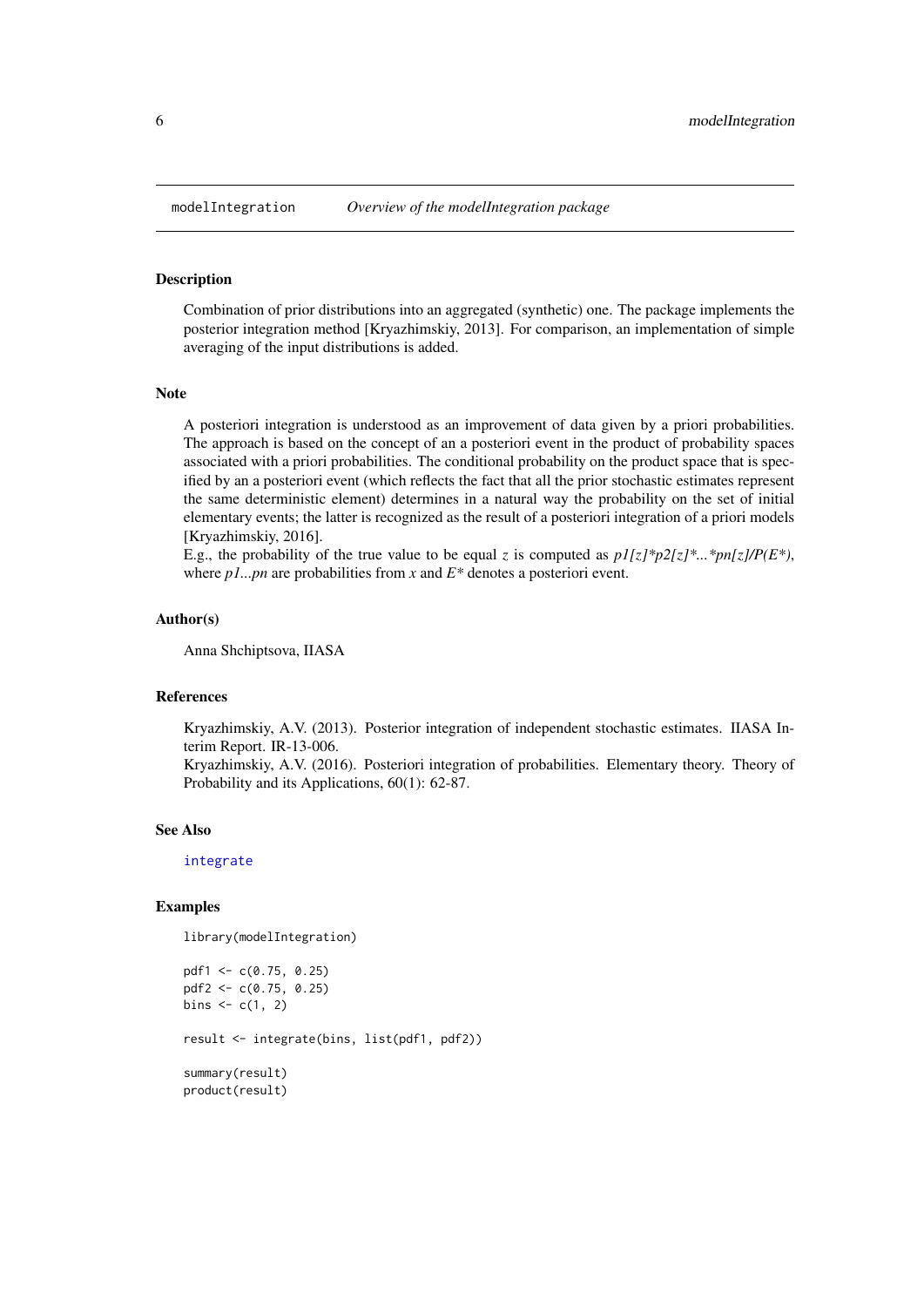<span id="page-6-0"></span>print.distribution\_table

*Print method*

#### Description

Prints an object of the distribution\_table class.

#### Usage

```
## S3 method for class 'distribution_table'
print(x, \ldots)
```
#### Arguments

| $\boldsymbol{\mathsf{x}}$ | an R object of the distribution table class |
|---------------------------|---------------------------------------------|
| $\cdots$                  | other arguments passed to methods           |

#### Details

The print format matches a format for the data.frame class. The output contains discrete probability distributions of the sources and their product. The column *x* returns a random variable range. The *Product* column has probabilities from the product distribution.

#### See Also

[product](#page-6-1)

#### Examples

```
# S3 method for class "distribution_table"
pdf1 <- c(0.75, 0.25)
pdf2 <- c(0.75, 0.25)
bins <-c(1, 2)print(integrate(bins, list(pdf1, pdf2)))
```
<span id="page-6-1"></span>product *Product distribution*

#### Description

Combines source distributions into the resultant integrated distribution using the posterior integration method [Kryazhimskiy, 2013]. The latter one is called a *product* probability distribution.

#### Usage

product(x, ...)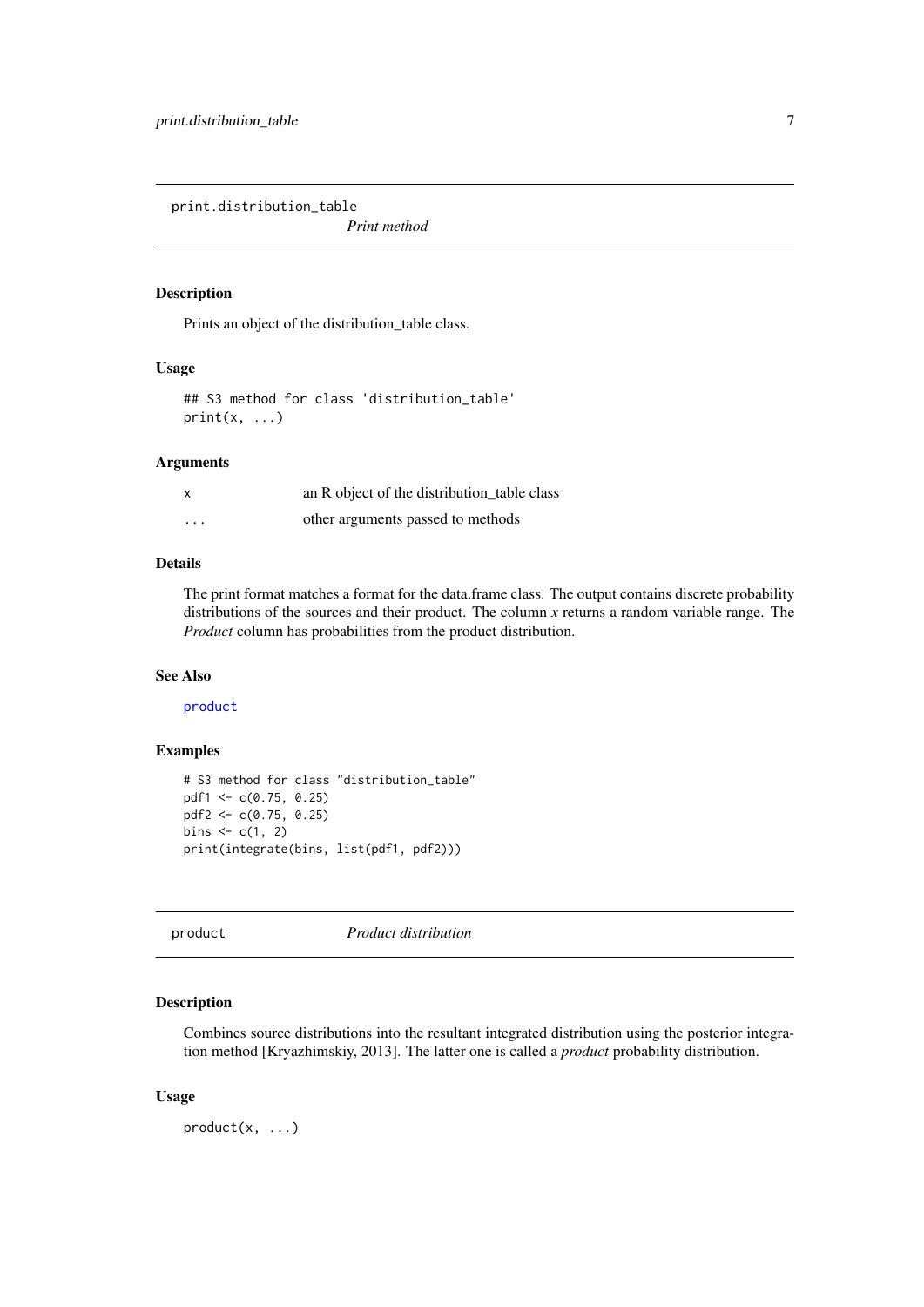#### <span id="page-7-0"></span>Arguments

| x                       | an R object with source distributions |
|-------------------------|---------------------------------------|
| $\cdot$ $\cdot$ $\cdot$ | other arguments passed to methods     |

#### Details

A posteriori integration is understood as an improvement of data given by a priori probabilities in *x*. The approach is based on the concept of an a posteriori event in the product of probability spaces associated with a priori probabilities. The conditional probability on the product space that is specified by an a posteriori event (which reflects the fact that all the prior stochastic estimates represent the same deterministic element) determines in a natural way the probability on the set of initial elementary events; the latter is recognized as the result of a posteriori integration of a priori models [Kryazhimskiy, 2016].

E.g, the probability of the true value to be equal *z* is computed as  $p1\{z\}^*p2\{z\}^*...*pn\{z\}/P(E^*)$ , where *p1...pn* are probabilities from *x* and *E\** denotes a posteriori event.

#### Value

A data frame with the 'table-based' distribution, where every row contains an outcome in the random variable range and its probability in the integrated distribution.

#### References

Kryazhimskiy, A.V. (2013). Posterior integration of independent stochastic estimates. IIASA Interim Report. IR-13-006.

Kryazhimskiy, A.V. (2016). Posteriori integration of probabilities. Elementary theory. Theory of Probability and its Applications, 60(1): 62-87.

#### Examples

```
# Product distribution of two 'table-based' distributions
# S3 method for class "distribution_table"
pdf1 <- c(0.75, 0.25)
pdf2 <- c(0.75, 0.25)
bins \leq c(1, 2)product(integrate(bins, list(pdf1, pdf2)))
```
<span id="page-7-1"></span>statistics *Descriptive statistics*

#### Description

Provides descriptive statistics of the source and integrated distributions.

#### Usage

statistics(x, ...)

#### Arguments

| X        | an R object with source distributions |
|----------|---------------------------------------|
| $\cdots$ | other arguments passed to methods     |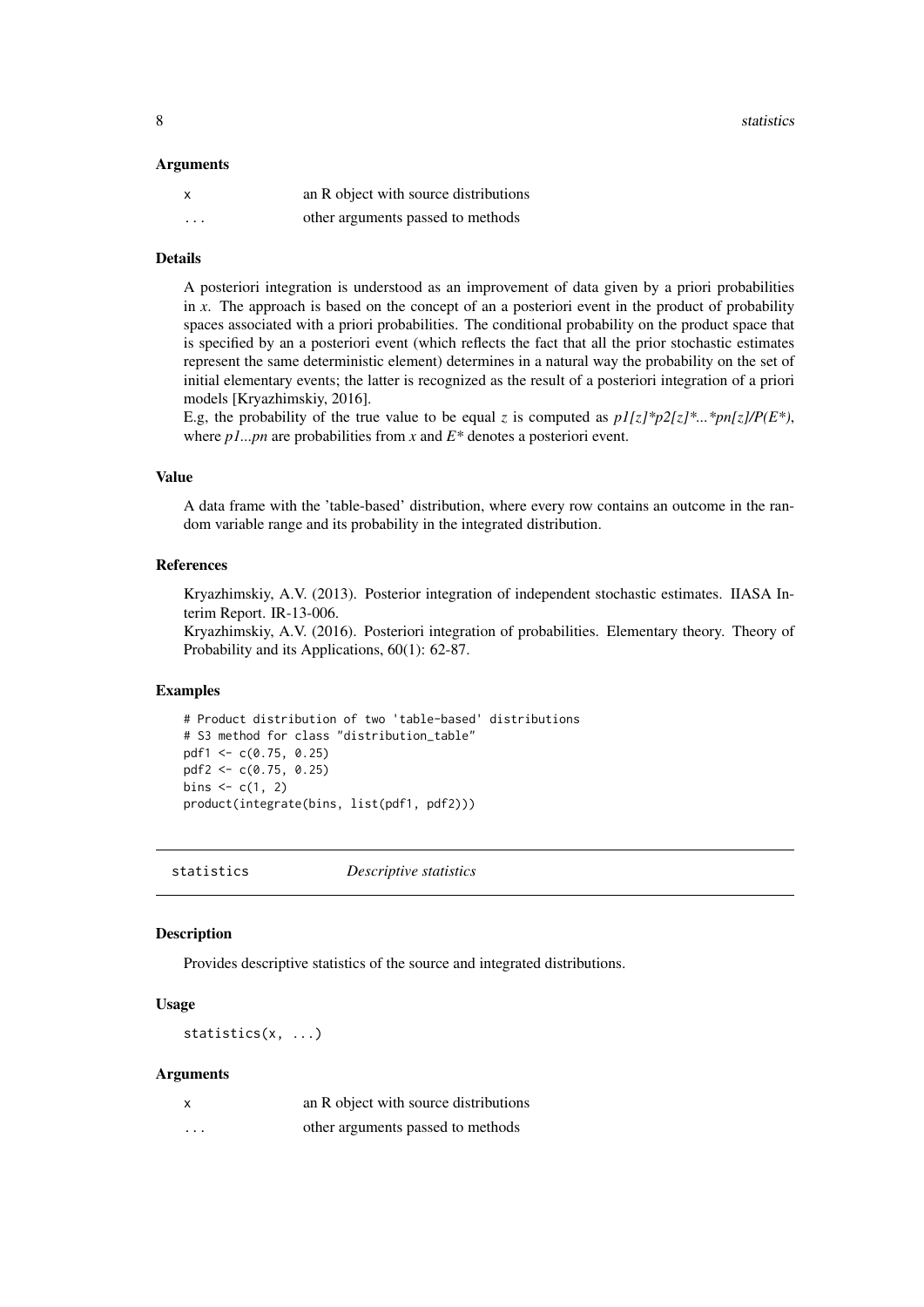#### <span id="page-8-0"></span>Details

Descriptive statistics include distribution mean and standard deviation. Source distributions are combined into the product and average integrated distributions.

#### Value

A data frame with means and standard deviations. The the last two columns "Product" and "Average" contain estimates for the corresponding integrated distributions.

#### See Also

[product](#page-6-1), [average](#page-1-1)

#### Examples

```
# S3 method for class "distribution table"
pdf1 <- c(0.75, 0.25)
pdf2 <- c(0.75, 0.25)
bins <- c(1, 2)statistics(integrate(bins, list(pdf1, pdf2)))
```
<span id="page-8-1"></span>summary.distribution\_table

*Summary of integrated distributions*

#### Description

Provides summary statistics of integrated combinations of the source distributions.

#### Usage

```
## S3 method for class 'distribution_table'
summary(object, ...)
```
#### Arguments

| object   | an R object of the distribution table class |
|----------|---------------------------------------------|
| $\cdots$ | other arguments passed to methods           |

#### Details

Distributions are summarized by their mean and standard deviation. Source distributions are combined into the product and average integrated distributions.

#### Value

A data frame with means and standard deviations. The columns "Product" and "Average" contain estimates for the corresponding integrated distributions.

#### See Also

[statistics](#page-7-1), [product](#page-6-1), [average](#page-1-1)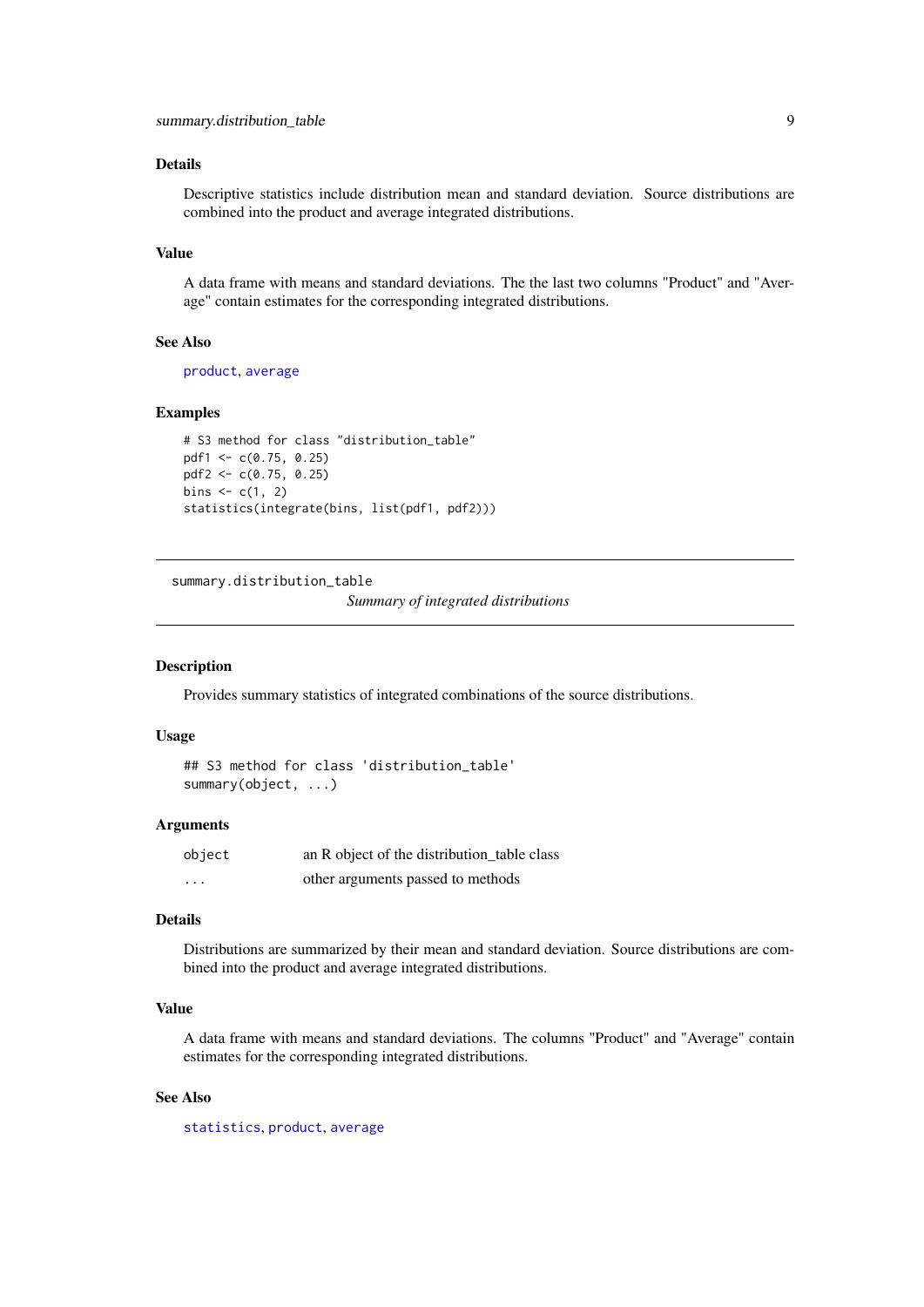#### Examples

```
# S3 method for class "distribution_table"
pdf1 <- c(0.75, 0.25)
pdf2 <- c(0.75, 0.25)
bins <-c(1, 2)summary(integrate(bins, list(pdf1, pdf2)))
```